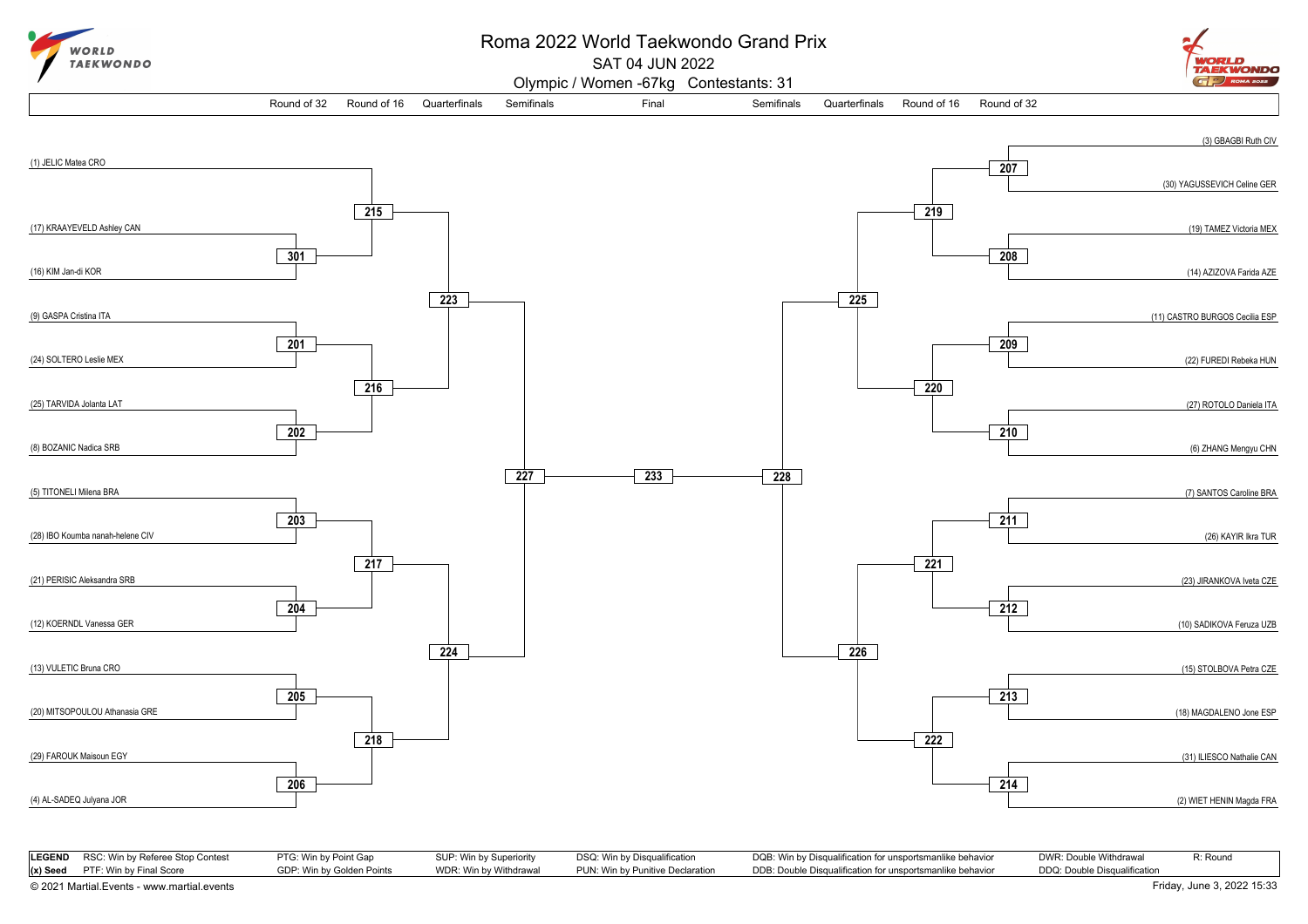

## Roma 2022 World Taekwondo Grand Prix

SAT 04 JUN 2022

ORLD **TAEKWONDO**  $\left(\overline{G}\right)$  ROMA 2022

Olympic / Women +67kg Contestants: 29

Round of 32 Round of 16 Quarterfinals Semifinals Semifinals Final Semifinals Quarterfinals Round of 16 Round of 32



| <b>LEGEND</b> RSC: Win by Referee Stop Contest | PTG: Win by Point Gap     | SUP: Win by Superiority | DSQ: Win by Disqualification     | DQB: Win by Disqualification for unsportsmanlike behavior | DWR: Double Withdrawal       | R: Round |
|------------------------------------------------|---------------------------|-------------------------|----------------------------------|-----------------------------------------------------------|------------------------------|----------|
| $(x)$ Seed PTF: Win by Final Score             | GDP: Win by Golden Points | WDR: Win by Withdrawal  | PUN: Win by Punitive Declaration | DDB: Double Disqualification for unsportsmanlike behavior | DDQ: Double Disgualification |          |
| © 2021 Martial.Events - www.martial.events     |                           |                         |                                  |                                                           | Friday, June 3, 2022 15:33   |          |